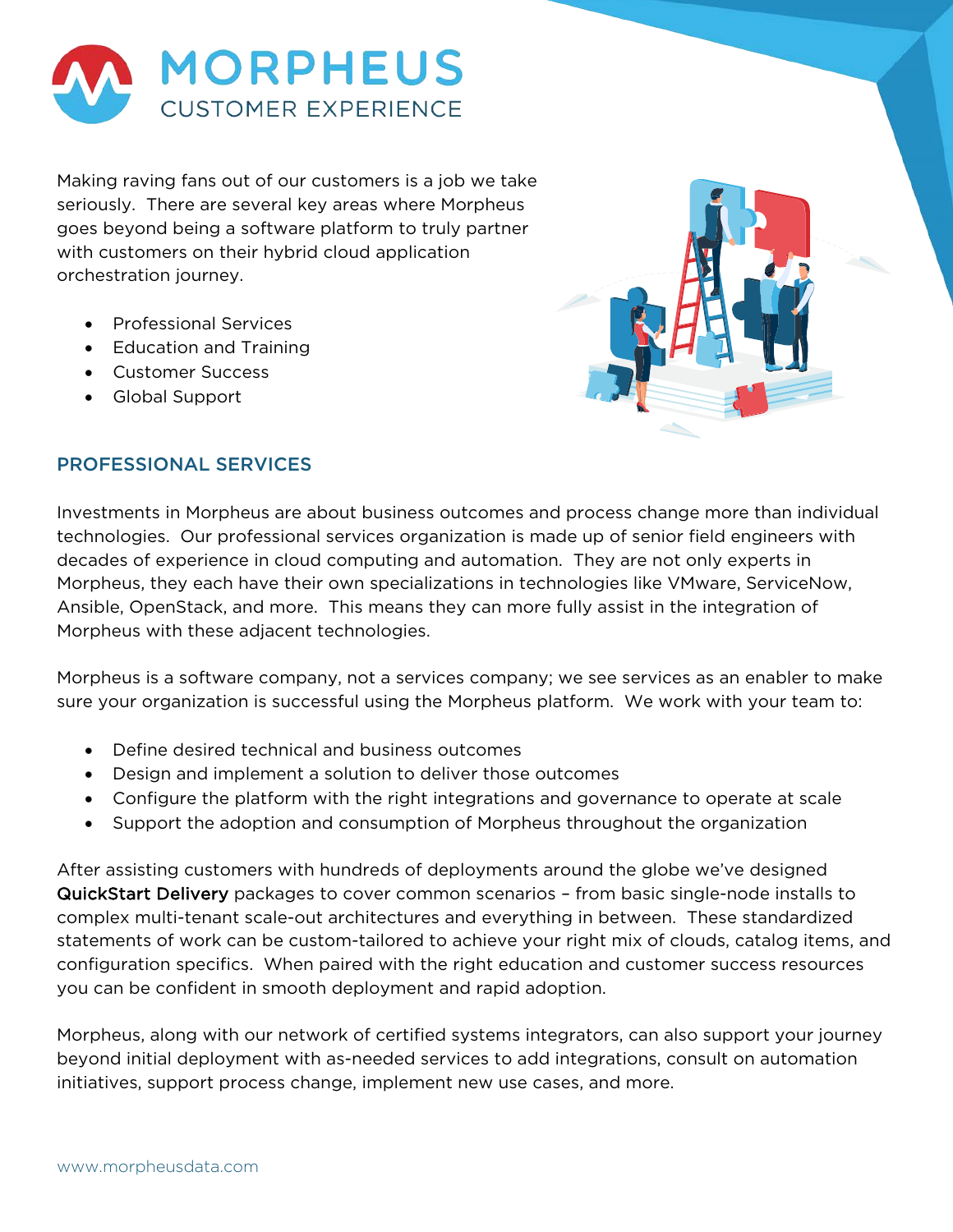## EDUCATION AND TRAINING

Morpheus provides learning opportunities via monthly webinars, technical whitepapers, and educational videos. Additionally, there are options to access to the online Morpheus Learning Management System (LMS) for training and certification content covering foundational technical topics for common configuration scenarios.

For larger organizations, desiring enterprise-wide access to Morpheus online learning, we can utilize our exportable SCORM packages which can be accessed via virtually any enterprise-class LMS.

You can also work with Morpheus to craft bespoke administrative training which goes beyond the online curricula to go deep on particular topics.



| My Enrollments                              | Course Catalog                                                                                                            | My Transcript                                        |                                                                           |                                           |                                  |
|---------------------------------------------|---------------------------------------------------------------------------------------------------------------------------|------------------------------------------------------|---------------------------------------------------------------------------|-------------------------------------------|----------------------------------|
| <b>Course</b><br><b>Installing Morpheus</b> |                                                                                                                           | Course<br><b>Leveraging Containers with Morpheus</b> |                                                                           | Course<br><b>LinkedIn Sales Navigator</b> |                                  |
|                                             | Course Not enrolled                                                                                                       | Tenancy, Role-Based Access Control,                  |                                                                           | <b>Actual Score / Score Requirements</b>  | ×                                |
|                                             | and Policy Engine Overview<br>00:07:57                                                                                    |                                                      | Audio Played<br>$-$ %/75%                                                 | <b>Slides Viewed</b><br>$-$ %/90%         | <b>Test Score</b><br>$-$ % / 80% |
| Author<br>AH<br>Alex Harker                 | Due<br>$\ddot{\phantom{1}}$                                                                                               |                                                      |                                                                           |                                           |                                  |
| Description                                 |                                                                                                                           |                                                      |                                                                           |                                           |                                  |
|                                             | This lesson provides and overview of Tenancy, Role-Based Access                                                           |                                                      |                                                                           |                                           |                                  |
|                                             | Control, and Policy Engine in Morpheus. The design intentions,<br>creation procedure, and options are briefly introduced. |                                                      |                                                                           |                                           |                                  |
|                                             |                                                                                                                           |                                                      |                                                                           |                                           |                                  |
|                                             |                                                                                                                           |                                                      |                                                                           | CLOSE<br><b>ENROLL</b>                    | <b>TAKE NOW</b>                  |
|                                             |                                                                                                                           |                                                      |                                                                           |                                           |                                  |
| Course                                      |                                                                                                                           | <b>DI</b> Course                                     |                                                                           | Course                                    |                                  |
| Morpheus Directions and Roadmap Re          | Created By<br>Chris Buzzy                                                                                                 |                                                      | Tenancy, Role-Based Access Control, a<br><b>Created By</b><br>Alex Harker | <b>The Service Catalog Persona</b>        | Created By<br>Alex Harker        |
|                                             |                                                                                                                           |                                                      |                                                                           |                                           |                                  |

# SAMPLE CURRICULA:

- Morpheus Governance Core Concepts: Tenancy, Group, Roles, Users, and Identity Management Integration
- Morpheus Library Management: Instance Types, Virtual Images, and Library usage
- Using Morpheus with Clouds: Integration details for private and public clouds
- Working with Instances: What is a Morpheus Instance, instance creation, instance details and management
- Morpheus Apps and Blueprints: Native Blueprints plus Infrastructure as Code w/ Terraform, CloudFormation, etc.
- Morpheus Automation: The Morpheus Workflow Engine, Tasks, Workflows, Jobs, and other Automation features
- Morpheus Monitoring: Uptime monitoring and use of Checks, and Groups including  $3<sup>rd</sup>$  party integration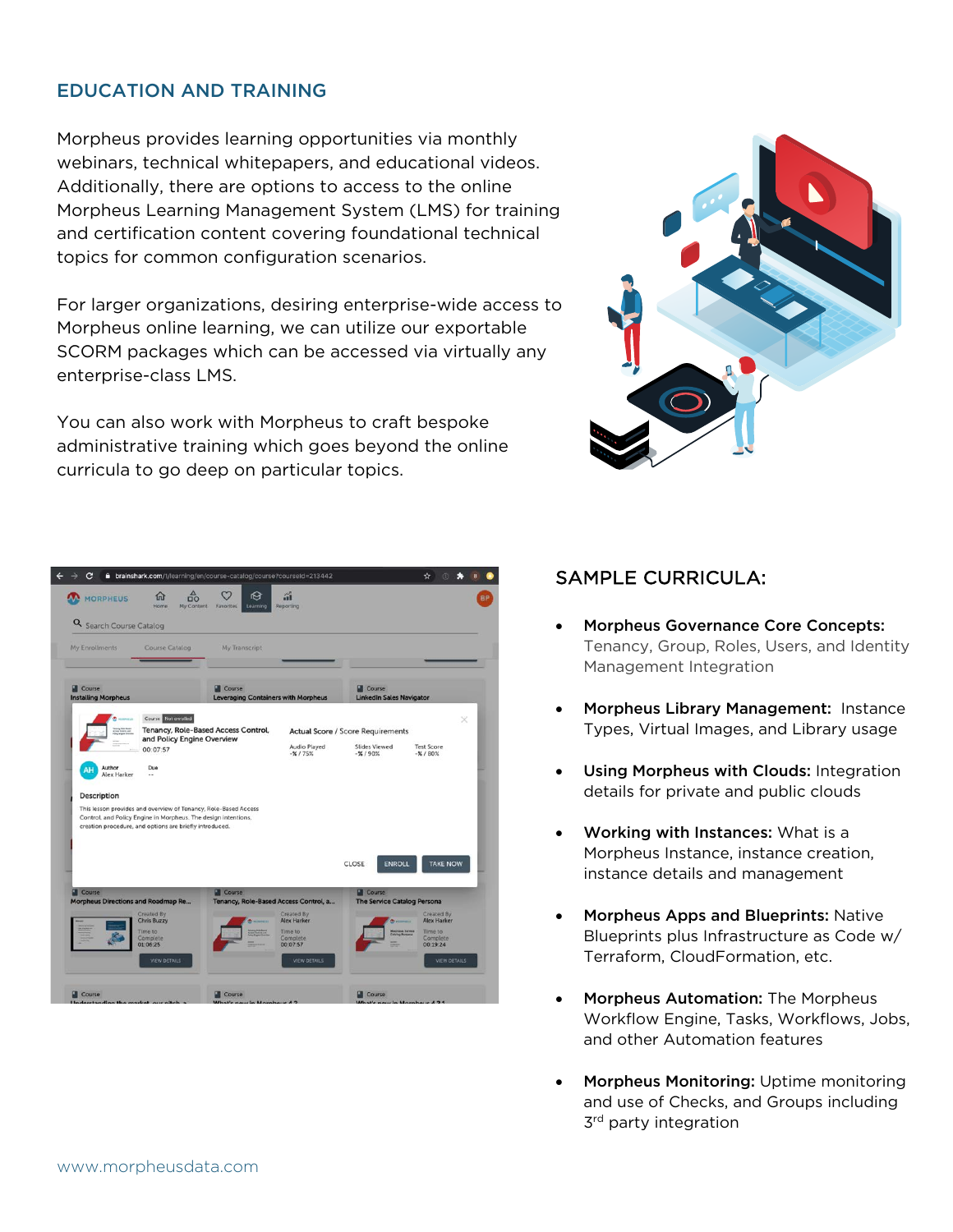# CUSTOMER SUCCESS

The Customer Success Management (CSM) team is passionate about enabling customers to be successful using Morpheus. Our goal is to build a working relationship with customers to fully understand their environment, address issues, and provide recommendations to maximize value.

The Enterprise CSM manages the operational engagement with Morpheus, acts as a point of escalation and advocacy to improve time to resolution for technical issues, and provides consultative input on how to get more from the platform. By providing constant contact on both technical and business transformation issues we can work together to address tools and technology as well as people and process. The CSM is an option open to all our customers and has been a critical success factor for those trying to accelerate their hybrid cloud automation journey.

This group is staffed by experienced systems professionals who have spent time as customers themselves, so they understand the full breadth of what our customers are dealing with.

#### 1. Case Management

- Acts as an escalation point of contact
- Manages and escalates priority cases and improves speed to resolution.
- Liaise between Morpheus support and the customer's operational team to ensure the best possible outcome.

#### 2. Operational Review (Weekly)

- Host regular calls w/ core team.
- Provides progress status on any open tickets and feature requests.
- Reviews overall operational trends.
- Identifies and supports Product Champions within the customer's organization.

### 3. Reporting

- Works with customers to determine key metrics and reporting cadence.
- Provides a Customized Dashboard to facilitate monthly operational review.

#### 4. Quarterly Business Reviews (QBR)

- Review Customer Satisfaction Index and gather open and honest feedback
- Gains a deeper understanding of the customer's business and future plans to strategize as to how to get more value.
- Generates goals for next quarter.
- Health checks performed by Field Engineer

#### 5. Proactive Recommendations

- Knowledgeable about the customers architecture and usage of Morpheus.
- Understands future projects involving the Morpheus platform to inform roadmap.
- Submits recommendations to improve ROI and operational efficiency via Morpheus
- Works with the customer to stay on latest version of the product.
- Informs the customer on how to leverage the new features in their environment.

### 6. Development

- Advocate for the customer's needs within Morpheus and provide product feedback.
- Discusses Product roadmap and aligns which features customers should utilize.
- Provides visibility of new content, webinars, etc. to transfer knowledge.

### 7. Customer Engagement

- Works with customer to provide proof of value from Morpheus for stakeholders
- Understands customers business drivers, including their strategic initiatives in cloud automation.
- Address 'how to' questions by pulling in the right field engineering resources
- Established a dedicated Slack Channel to improve communication.